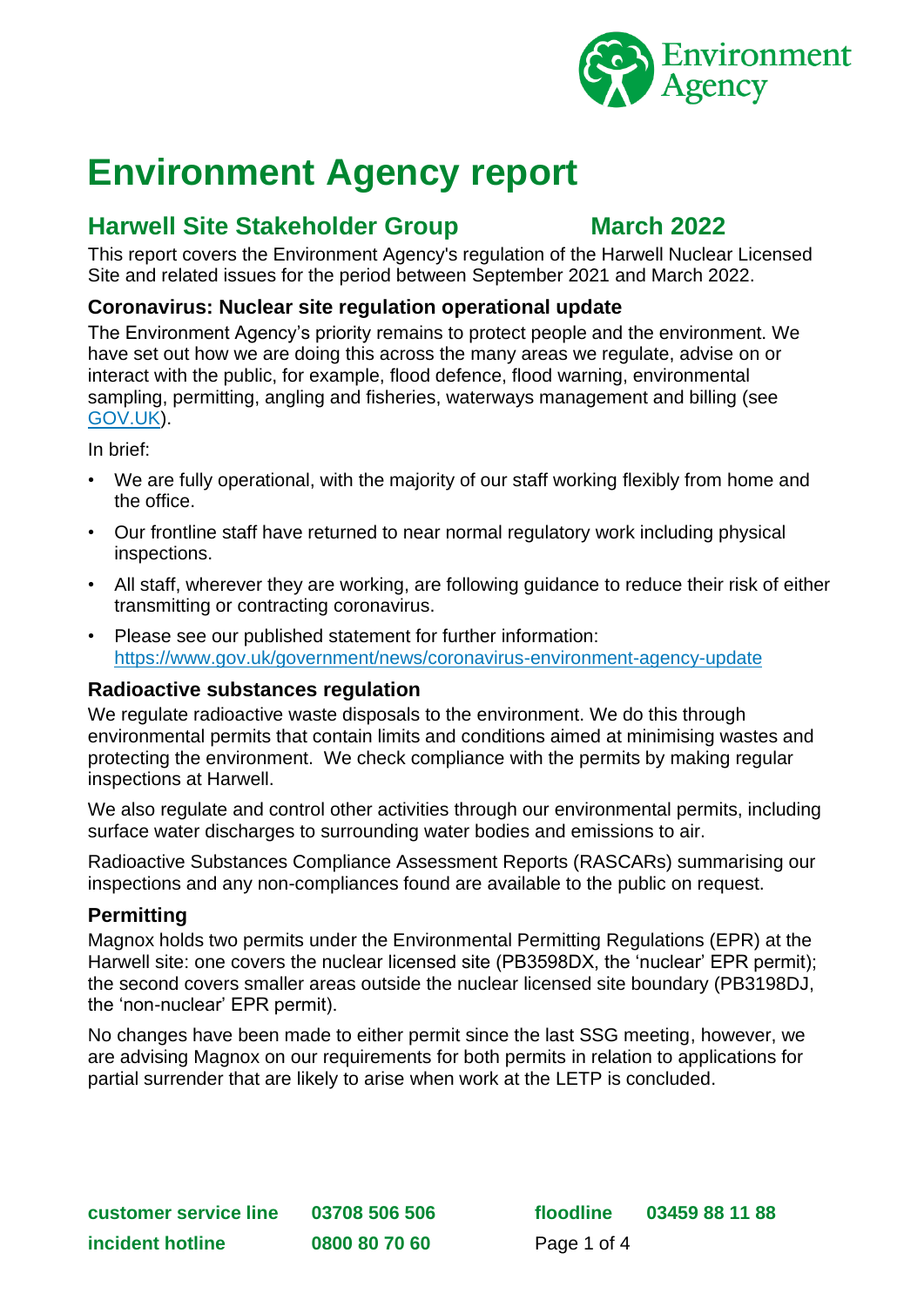

### **Compliance activities**

We check compliance with the permit by making regular inspections at Harwell. We issue RASCARs for all inspections to summarise the inspection, including any identified noncompliances, actions, recommendations and observations of good practice.

We receive and assess a range of monthly reports from the site. We maintain regular dialogue with the operator to ensure we are kept in touch with any emerging issues at Harwell and with progress on actions.

We are continuing to hold weekly meetings with the Environment Manager, who has kept us informed of activities and the impact of covid-19 at the site.

We have produced a new inspection plan for the financial year 2022/23 and plan to inspect the permit compliance arrangements for the following topics:

- Quarter 1 inspection: Management of Liquid Discharges;
- Quarter 2 inspection: Asset Management;
- Quarter 3 inspection: Management of HAW;
- Quarter 4 inspection: Radioactive waste management.

In Quarter 3 we undertook an inspection of the site's environmental leadership and culture; this was a joint inspection with Winfrith as both sites have shared management arrangements and leadership team.

During the inspection we talked to members to the Harwell leadership team, project team, waste team and environment team. Our objective was to understand the approach to environmental management, levels of environmental awareness, the environmental organisation and resources at Harwell. The inspection was very positive with a number of areas of good practice being identified, including the work done by the site's senior management team to promote the prominence of environmental issues, the additional recruitment and strengthening of the environmental capability on site, and the use of the Local Environmental Forum and HESAC to engage site staff and raise the profile of environmental protection. We made some recommendations regarding environmental training and development however our key concern, at the time, related to the outstanding appointment of a permanent environment manager. We note that since this inspection, Harwell have successfully appointed a permanent environment manager.

The Quarter 4 inspection was carried out on the 8 and 9 March 2022. The inspection was split into two parts, the first was a joint inspection with ONR on the management of solid low level radioactive waste. The second part of the inspection looked at the management of non-radioactive controlled and hazardous waste. At the time of writing this report, the inspection is still being completed. No non-compliances were identified and we noted good progress with the recycling of the off-site disposal pipeline (ODP) and the removal of historic bulk waste from site.

#### **Environmental impact**

The site environmental permit requires the operator to monitor and assess the impact of discharges on the environment. This monitoring demonstrates that the impact of the site on the environment is low.

The Environment Agencies and Food Standards Agency also carry out independent environmental monitoring around nuclear sites. These monitoring programmes support our

| <b>customer service line</b> | 03708 506 506 | floodline   | 03459 88 11 88 |
|------------------------------|---------------|-------------|----------------|
| incident hotline             | 0800 80 70 60 | Page 2 of 4 |                |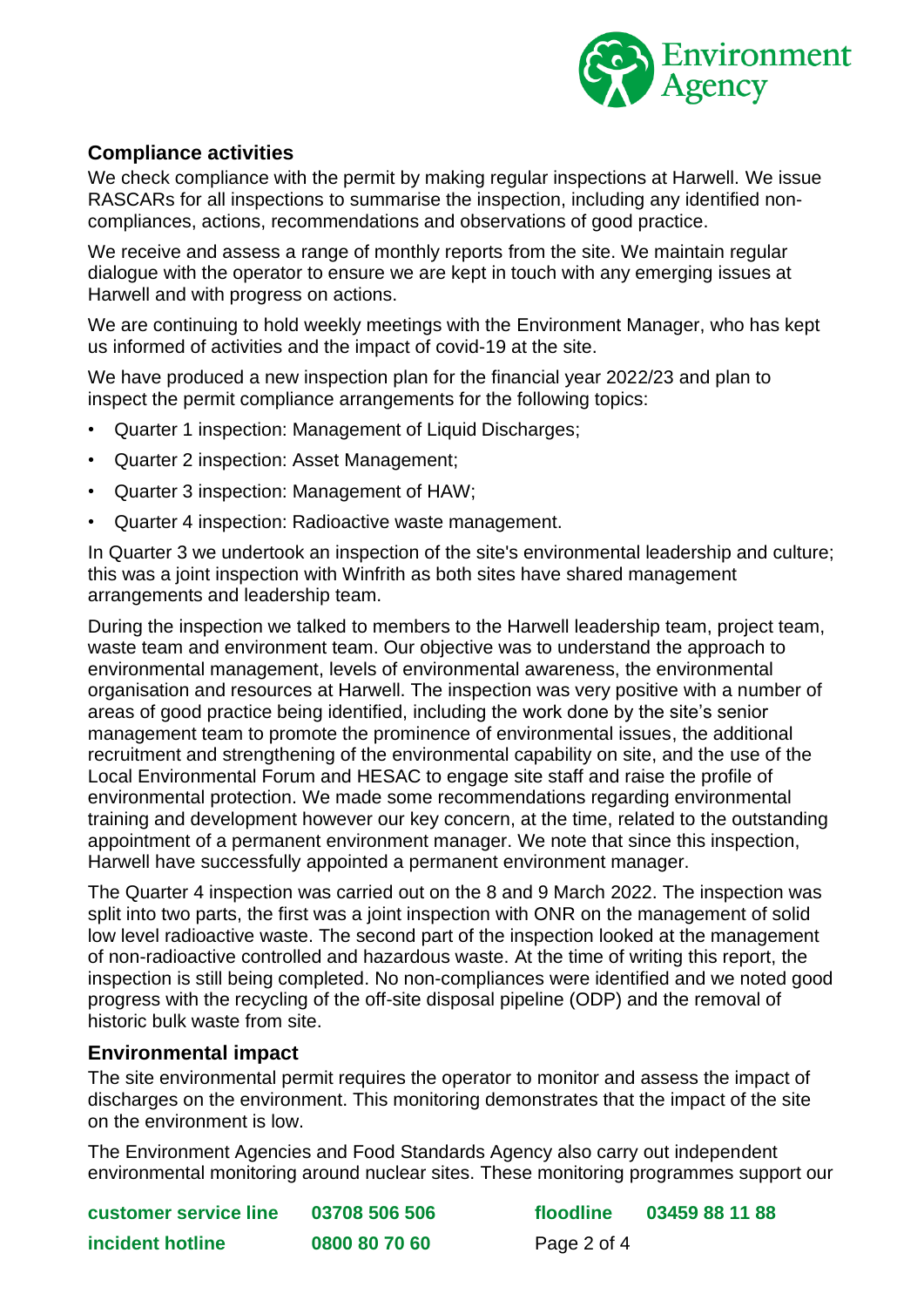

regulatory function and provide reassurance that public radiation exposures are within legal limits. The results of this work are published annually and the latest report, "Radioactivity in Food and the Environment 2020" (RIFE 26), is published on the GOV.UK website.

#### [Radioactivity in food and the environment \(RIFE\) reports -](https://www.gov.uk/government/publications/radioactivity-in-food-and-the-environment-rife-reports) GOV.UK (www.gov.uk)

This is the 26th edition of RIFE containing information on radiation exposures (doses) to the public and radioactivity levels in the environment during 2020. It covers locations near to nuclear licensed sites, industrial and landfill sites, and non-nuclear sites. It also reports on regional monitoring away from these sites, which provides data on background radiation levels.

The RIFE report presents a yearly assessment of radiological dose to individuals in the local population who are most exposed to radiation from each nuclear licensed site (known as the 'representative person'). For the Harwell site, the representative person in 2020 was an adult living near the site, which is the same potential exposure pathway as identified in previous years. The primary source for the attributed dose is from direct shine radiation. In 2020, the attributed total dose to the representative person from all pathways and sources of radiation from the Harwell site was 8 microsieverts which is less than1% of the UK National dose limit of 1000 microsieverts and less than 1% of the average annual amount of radiation we all receive from natural sources (2700 microsieverts/year). The RIFE report notes that the total dose remains broadly similar to those from previous years.

#### **Incidents and enforcement**

There have been no new incidents or enforcement actions reported since the last SSG report.

In our last report to the SSG we reported an event from the 11 June 2021 where the site had been unable to make a record of an aqueous discharge within the timescales specified in the site's EPR 16 Permit (PB3198DJ). We noted that the event was part of a wider issue identified at Magnox associated with difficulties in their supply chain. We continue to engage with Magnox Support Office to support their compliance.

#### **Discharge reports**

The site's environmental permit requires Magnox to use the best available techniques (BAT) to produce the minimum amount of radioactive waste, and minimise disposals into the environment. Disposal of wastes – as solids, liquid or gases can only be made via permitted routes or to permitted sites. The site is required to report liquid and gaseous discharges to the environment to us on a regular basis. We examine these reports and produce a RASCAR for them. Copies of the discharge reports and the RASCARs are available on request. See the 'further information' section at the end of this document to find out how to request them.

#### **Further information**

A public register service is available on the GOV.UK website at:

<https://environment.data.gov.uk/public-register/view/index>

Alternatively you can request access to public documents directly by contacting the Customers and Engagement Team in the Wallingford office. Please email [WTenquiries@environment-agency.gov.uk](mailto:WTenquiries@environment-agency.gov.uk)

| customer service line | 03708 506 506 |
|-----------------------|---------------|
| incident hotline      | 0800 80 70 60 |

**customer service line 03708 506 506 floodline 03459 88 11 88** Page 3 of 4